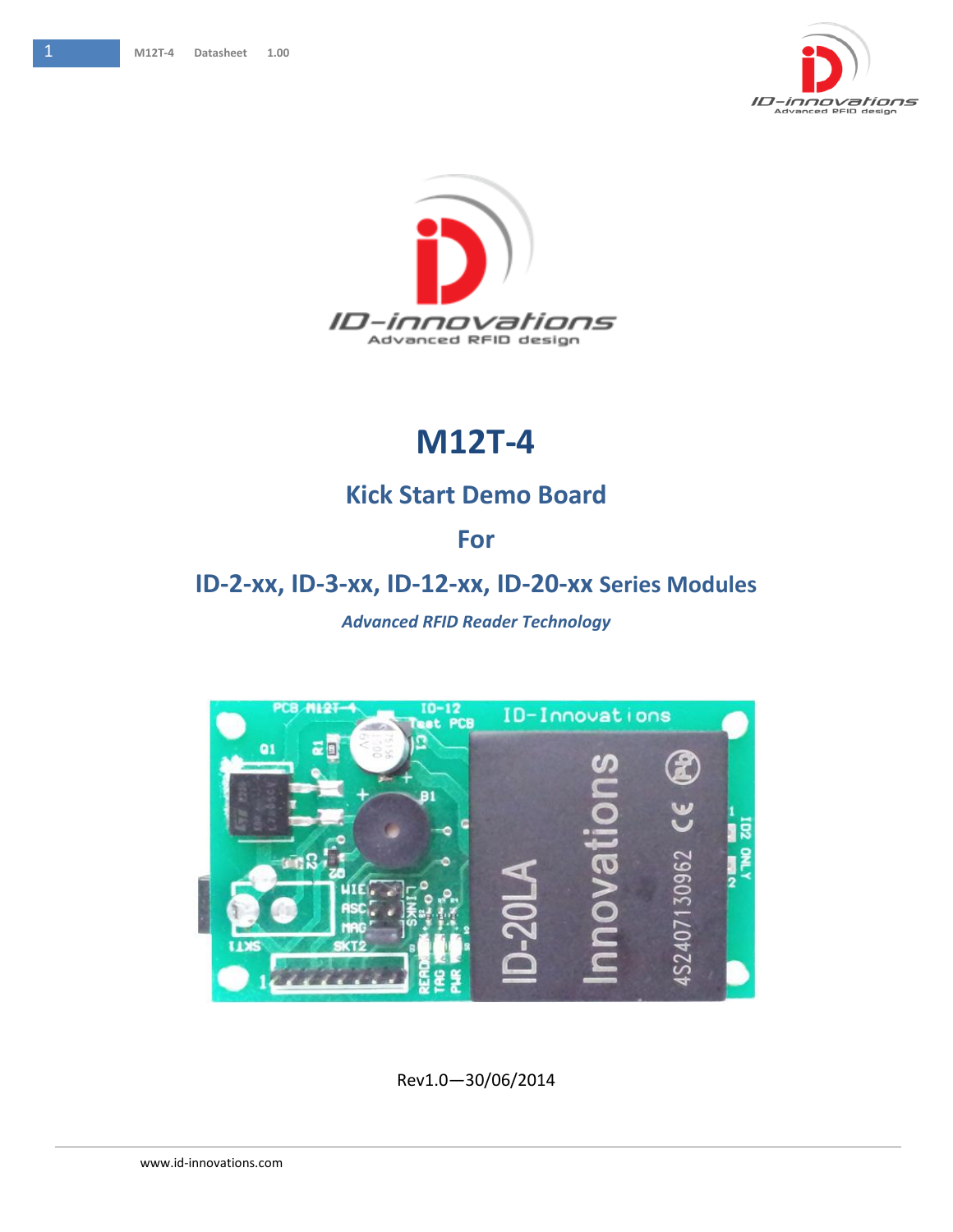#### **Table of Contents**

**Section Title Page**

1 M12T-4 [Kick Start Demo Board Features-----------------------------------------------------------------------](#page-2-0) 3

- [2 Overview](#page-2-1)
- 3 [Demo Board View and Circuit Diagram3](#page-2-0)
- 4 Output Connections
	- 4.1 Output Connections detail
- 5. Setting the Output Format 错误!未定义书签。
- 6. Device Specifications 错误!未定义书签。
- 7. Using the Kick Start Demo Board
- [8. Absolute Maximum Ratings](#page-5-0) 6
- 9. Applicable ID-Innovations Modules
- 10. Useful information 错误!未定义书签。
- 11. Contact Information错误!未定义书签。
- 12. Important Safety Notice 错误!未定义书签。
- 13. Disclaimer 错误!未定义书签。



2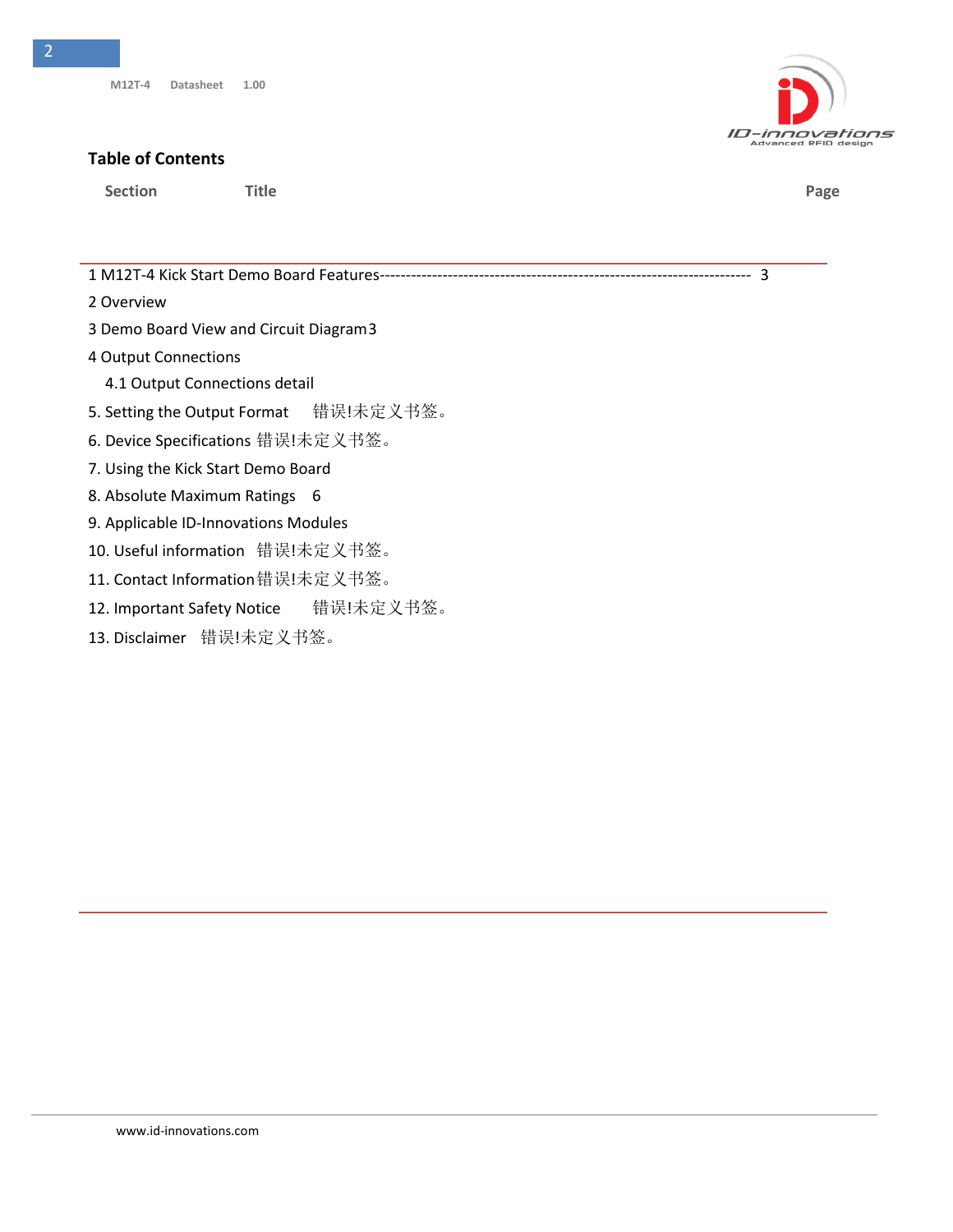

## <span id="page-2-0"></span>**1. M12T-4 Kick Start Demo Board Features**

- **Rapid Evaluation of ID-2xx, ID-3xx, ID-12-xx and ID-120-xx modules**
- **Selectable Output Format**
- **Low cost**

### <span id="page-2-1"></span>**2. Overview**

The ID12T-4 demo board is a cost effective tool to rapidly evaluate most ID series reader modules. It is supplied with an ID-20-LA. Developers are free to copy all or part of the PCB for use with Innovations modules.

## **3. Demo Board View and Circuit Diagram**

Details of the demo board are given below. Users are free to copy, use or modify all or part of the board for their own purposes. No guarantees are given as to the suitability of the board for any purpose. The board is provided only to allow customers to evaluate most ID-xx series modules. See section "Applicable ID-Innovations Modules". The external beeper driver Q2 is a 'Smart' FET and is resistant to current overload and dissipation damage.

### **Demo Board Schematic**



| Part             | Description      |
|------------------|------------------|
| Module           | ID-xx-xx         |
| R1               | 10R              |
| R2,R3,R4         | 4K7              |
| C <sub>1</sub>   | 1000uF 6v        |
| C <sub>2</sub>   | 2u2 25v          |
| Q1               | L7805            |
| Q2               | ZXMS6004 FCCT-ND |
| Led1             | 1206 SMD LED     |
| Led <sub>2</sub> | 1206 SMD LED     |
| Led3             | 1206 SMD LED     |
| LK1-LK8          | 0.1" Pitch Links |
| SKT1             | 7 pin 0.1" pitch |

**Table1**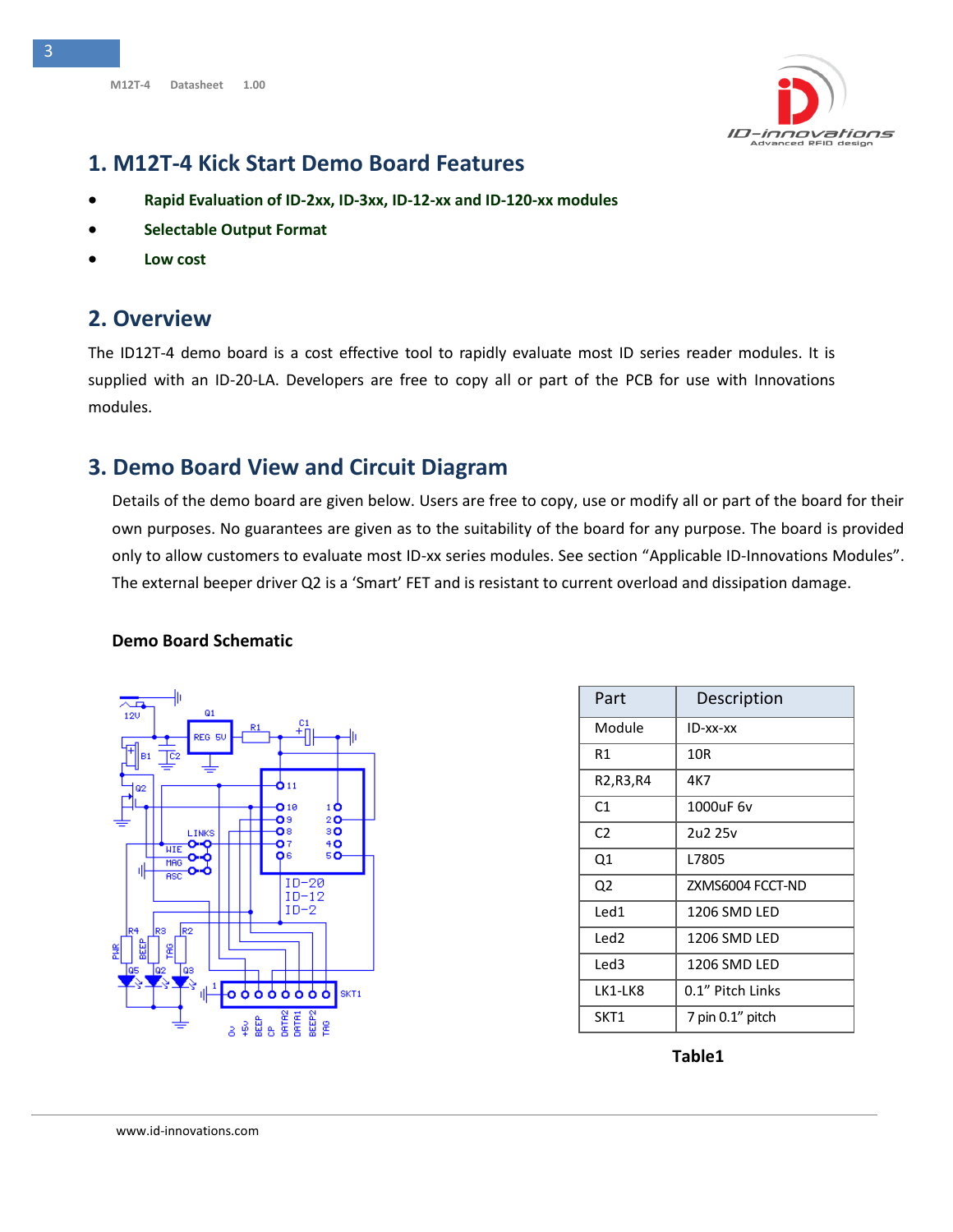



**Demo Board PCB Top Layer Demo Board Bottom Layer** 



## **4. Output Connections**

| Pin            | Description                                   |
|----------------|-----------------------------------------------|
| 1              | Ground 0V                                     |
| $\overline{2}$ | 5v output.                                    |
| 3              | Beep Driver Output                            |
| 4              | CP (Magnetic Emulation Card Present)          |
| 5              | Data <sub>2</sub>                             |
| 6              | Data1                                         |
| 7              | Logic Level Beeper Output.                    |
| 8              | Tag in Range – LA and late version ID-series. |

Table2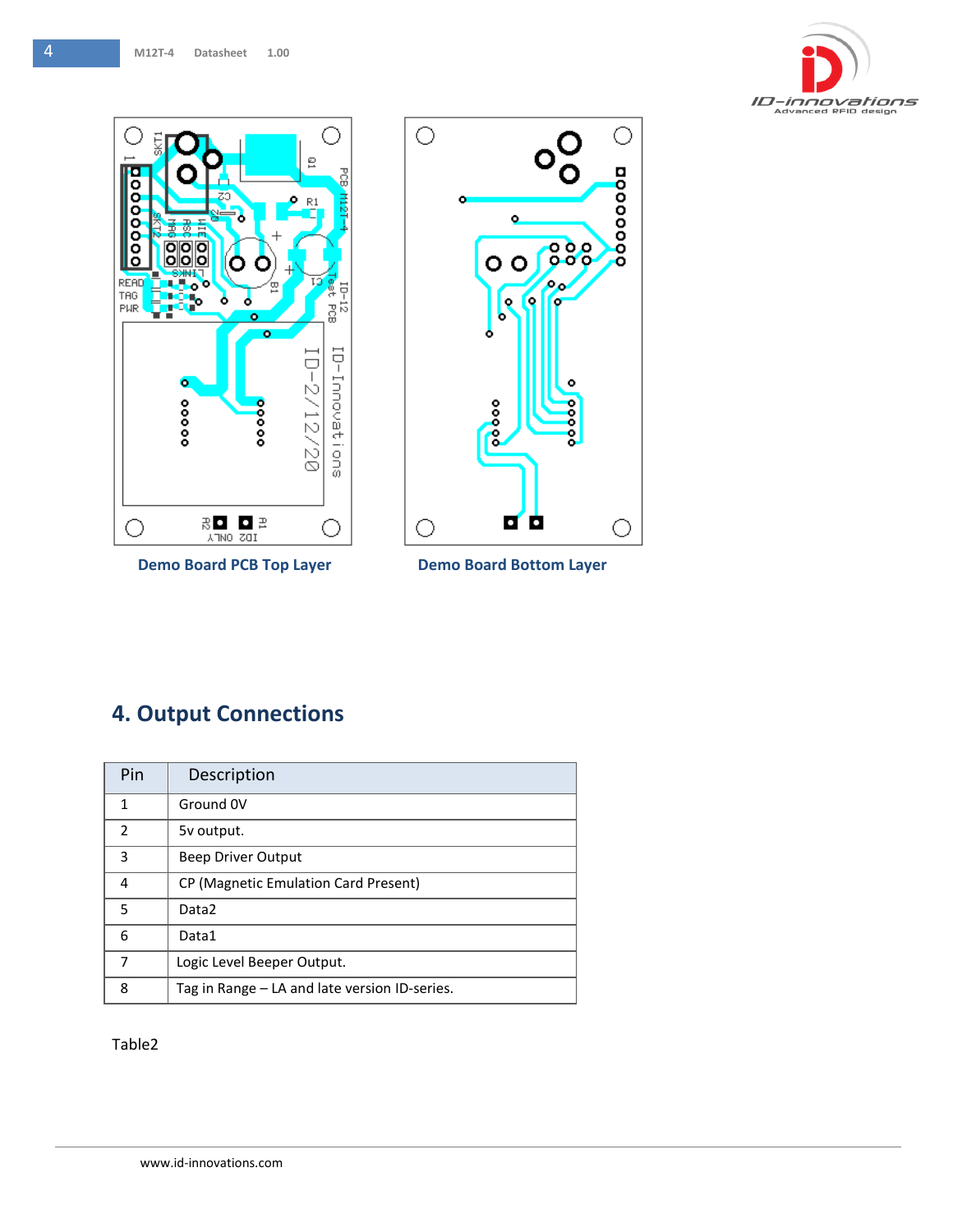

## **4.1 Output Connections Detail**

- Pin1 System and data ground, 0v corresponding to pin 1 of ID series module.
- Pin2 This pin may be used as a +5volt for low power equipment.
- Pin3 This is a common drain buffered Beeper driver. The FET Q2 is a protected smart FET. The Beeper positive should be taken to an external supply of 5 thru 24v.
- Pin4 This is the so called 'Card Present' output that is used in magnetic emulation. In this mode it is open drain. Pull ups to a 5volt supply may be required depending on the module type. See the appropriate module data sheet.
- Pin 5 This pin is logic level and is used for both Wiegand Odd output and for the ASCII complementary output corresponding to pin 8 of ID series module. See the appropriate module data sheet.
- Pin5 This pin is logic level and is used for both Wiegand Even output and for the ASCII the normal output corresponding to pin 9 of ID series module. See the appropriate module data sheet.
- Pin7 This pin is the logic level beeper output, corresponding to pin 10 of ID series module. See the appropriate module data sheet.
- Pin9 This pin is used as a logical output for 'Tag in range' on most modules. See the appropriate module data sheet.

## **5 Setting the Output Format**

The output format is selected by connecting Links as shown in table3. Note that the ID module firmware only checks the output format upon switch-on. Subsequently changing the links to select another format will only take effect after an off-on cycle. See table below.

 $\overline{3}$ 

| Link#      | Description                   |  |
|------------|-------------------------------|--|
| ASC        | Select ASCII Output Format    |  |
| <b>WIE</b> | Select Magnetic Output Format |  |
| MAG        | Select Wiegand Output Format  |  |

## **6. Device Specifications**

| <b>Parameter</b>        |                                                |
|-------------------------|------------------------------------------------|
| Power supply            | Regulated DC 12volts.                          |
| Current                 | Up to 80mA depending on module type.           |
| Size                    | 85.5mm x 48mm x 26mm                           |
| Applicable Module Types | 5y ID series and most LA series. See section 8 |
| External Antenna        | Terminals A1 and A2 available                  |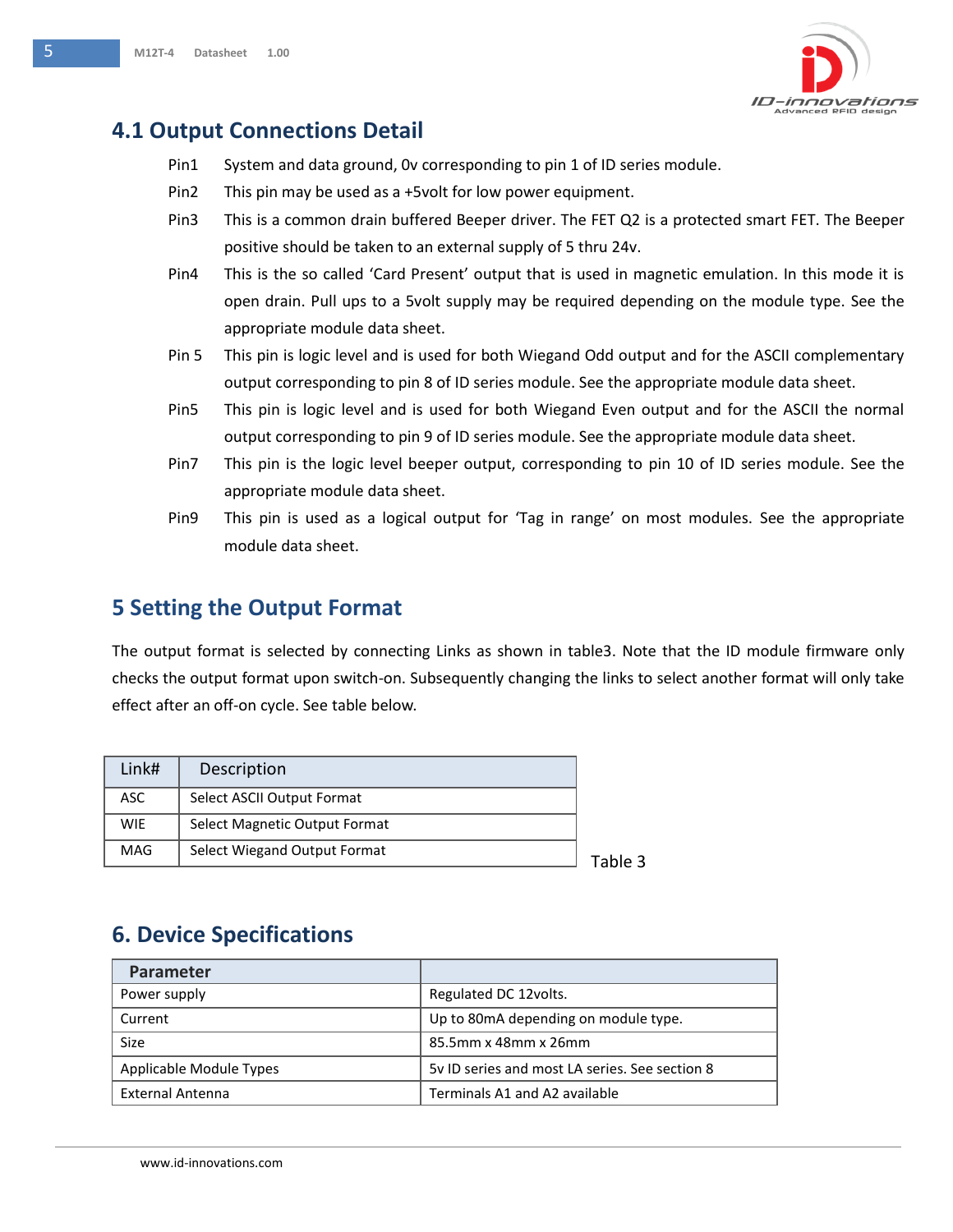

## <span id="page-5-0"></span>**7. Using the Kick Start Demo Board**

The kick start kit is intended to speed up the time the ID-xx modules learning curve and enable engineers and constructors to rapidly design and build their own systems. The kick start demo board is intended to get users up and running as fast as possible. Users are encouraged to copy all or part of the demo PCB for use with ID-Innovations modules.

Most Innovations modules have a choice of output format, namely ASCII, Wiegand and Magnetic emulation and the format can be selected using the appropriately labelled links.

## **8. Absolute Maximum and Minimum Ratings**

| Maximum voltage applied pins 4,5,6,7 & 8              | 5.5volt                   |
|-------------------------------------------------------|---------------------------|
| Minimum voltage applied pins 4,5,6,7 & 8              | $-0.5v$                   |
| Maximum pulsed current sourced by pin 3 (Ext. Beeper) | 300 <sub>m</sub> A        |
| Maximum voltage applied pin 3 (Ext. Beeper)           | 24volt                    |
| Minimum voltage applied pin 3 (Ext. Beeper)           | $-0.5v$                   |
| Maximum current drawn from pins 4,5,6,7 & 8           | $±$ 5mA Peak              |
| Maximum current drawn from ext. antenna pads          | See Data sheet for module |
| Minimum Temperature                                   | $-20$ Deg C               |
| Maximum Temperature                                   | $+55$ Deg C               |
| Supply voltage                                        | $+3.6v, -0.5v$            |

These ratings are absolute maximums. Operation at or near the maximums may cause stress and eventual damage or unpredictable behaviour.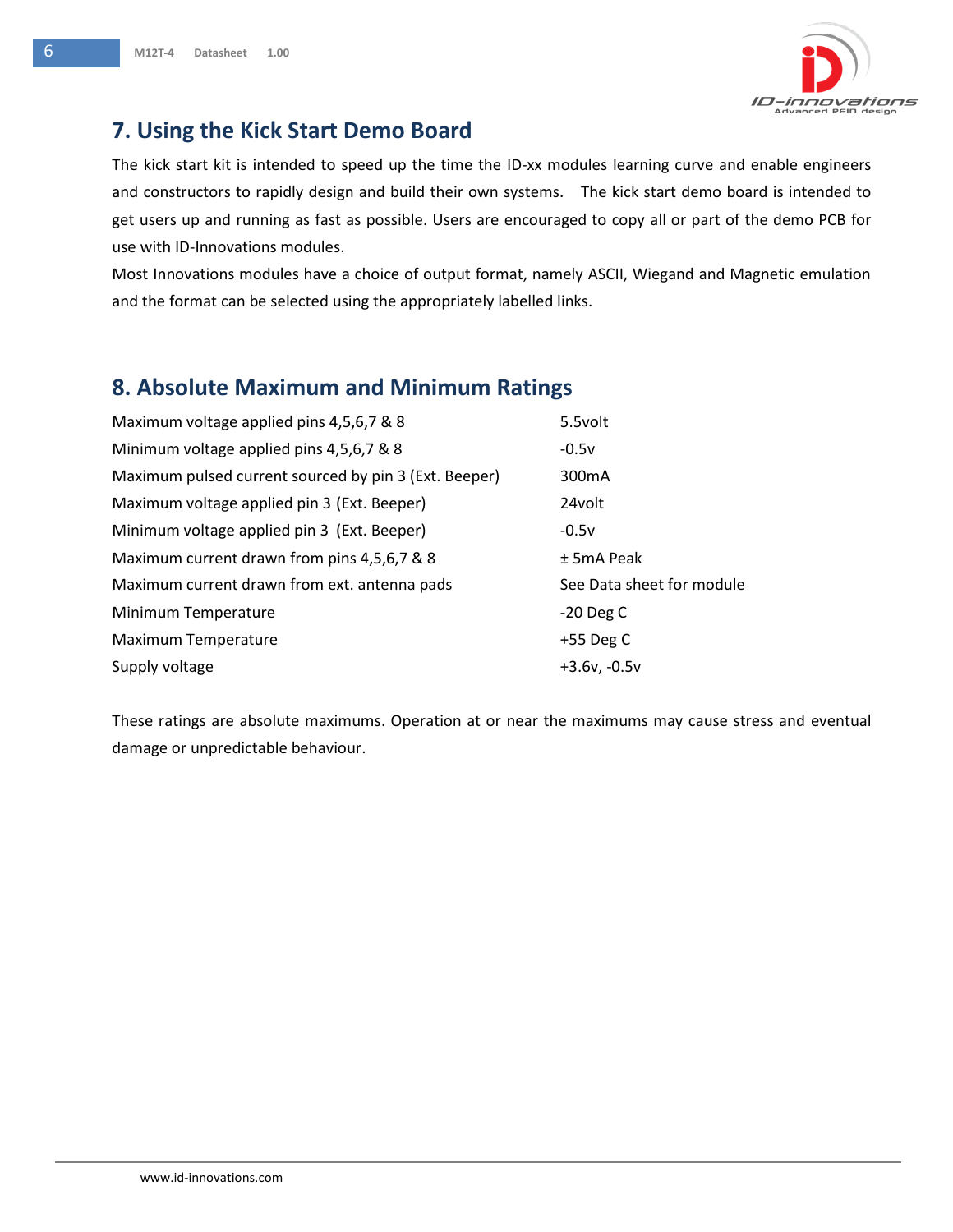

## **9. Applicable ID-Innovations Modules**

The tester can be used with most Innovations ID series modules. Some modules have different functionality, for example the ID-xx-LA-HE series which are dual system and read HID compatible cards. These only have ASCII output but may still be tested. The list below indicates which modules may be used and the functionality.

| <b>Module</b>   | <b>ASCII</b> | Wiegand                  | <b>Magnetic</b>          | Tag in Range                 | Antenna                  | <b>Notes</b>                    |
|-----------------|--------------|--------------------------|--------------------------|------------------------------|--------------------------|---------------------------------|
| $ID-3$          | у            | y                        | y                        | у                            | 1.33mH                   |                                 |
| ID-12-LA        | ٧            | y                        | у                        | у                            | $\overline{\phantom{a}}$ |                                 |
| ID-20-LA        | V            | y                        | y                        | у                            | $\overline{\phantom{a}}$ |                                 |
| ID-3-LA-HE      | V            | ٠                        | $\overline{\phantom{0}}$ | $\overline{\phantom{0}}$     | 1.33mH                   |                                 |
| ID-12-LA-HE     | Υ            | $\overline{\phantom{a}}$ | $\overline{\phantom{0}}$ | $\qquad \qquad \blacksquare$ | $\overline{\phantom{a}}$ |                                 |
| ID-20-LA-HE     | Υ            | $\overline{\phantom{0}}$ |                          |                              | $\overline{\phantom{a}}$ |                                 |
| $ID-3-ISO$      | Υ            | $\overline{\phantom{a}}$ | -                        | $\qquad \qquad \blacksquare$ | 1.33mH                   |                                 |
| ID-12-ISO       | Υ            | $\overline{\phantom{0}}$ | -                        | $\overline{\phantom{0}}$     | $\overline{\phantom{a}}$ |                                 |
| ID-20-ISO       | Υ            | ٠                        | -                        |                              | $\overline{\phantom{a}}$ |                                 |
| $ID-2-WR$       | Υ            | $\overline{\phantom{a}}$ | -                        | $\qquad \qquad \blacksquare$ | 1.07 <sub>m</sub> H      |                                 |
| $ID-12-WR$      | Υ            | $\overline{\phantom{0}}$ |                          |                              | $\overline{\phantom{a}}$ |                                 |
| <b>ID-20-WR</b> | Υ            | $\overline{\phantom{0}}$ | $\overline{\phantom{0}}$ |                              | $\overline{\phantom{a}}$ |                                 |
| $ID-2$          | Υ            | Υ                        | Υ                        | Y(1)                         | 1.07mH                   | Not recommended for new designs |
| $ID-12$         | Υ            | Υ                        | Υ                        | Y(1)                         | $\overline{\phantom{a}}$ | Not recommended for new designs |
| $ID-20$         | Υ            | Υ                        | Y                        | Y(1)                         | $\overline{\phantom{a}}$ | Not recommended for new designs |

### Modules Requiring *Other* Test Boards

| <b>Module</b>   | <b>Required Demo Kit</b> |
|-----------------|--------------------------|
| $ID-3-UP$       | M12UP8 Demo Kit          |
| $ID-12-UP$      | M12UP8 Demo Kit          |
| $ID-2D-UP$      | M12UP8 Demo Kit          |
| ID-3-SA         | SA Demo Kit              |
| $ID-12-SA$      | SA Demo Kit              |
| <b>ID-20-SA</b> | SA Demo Kit              |

# **10. Useful information**<br>The Brav<del>it Isrmina</del>l

### The Bray++ Terminal

For general testing we suggest the user downloads a terminal program free from the internet. Here is one<br>particularly good one to consider: **http://sites.google.com/site/terminalbpp/** Truly an excellent piece of For general testing we suggest the user downloads a terminal program free from the internet. Here is one software. If this is hard to get try a search for Bray 1.9b 20100630. This version is good but any version will be also acceptable.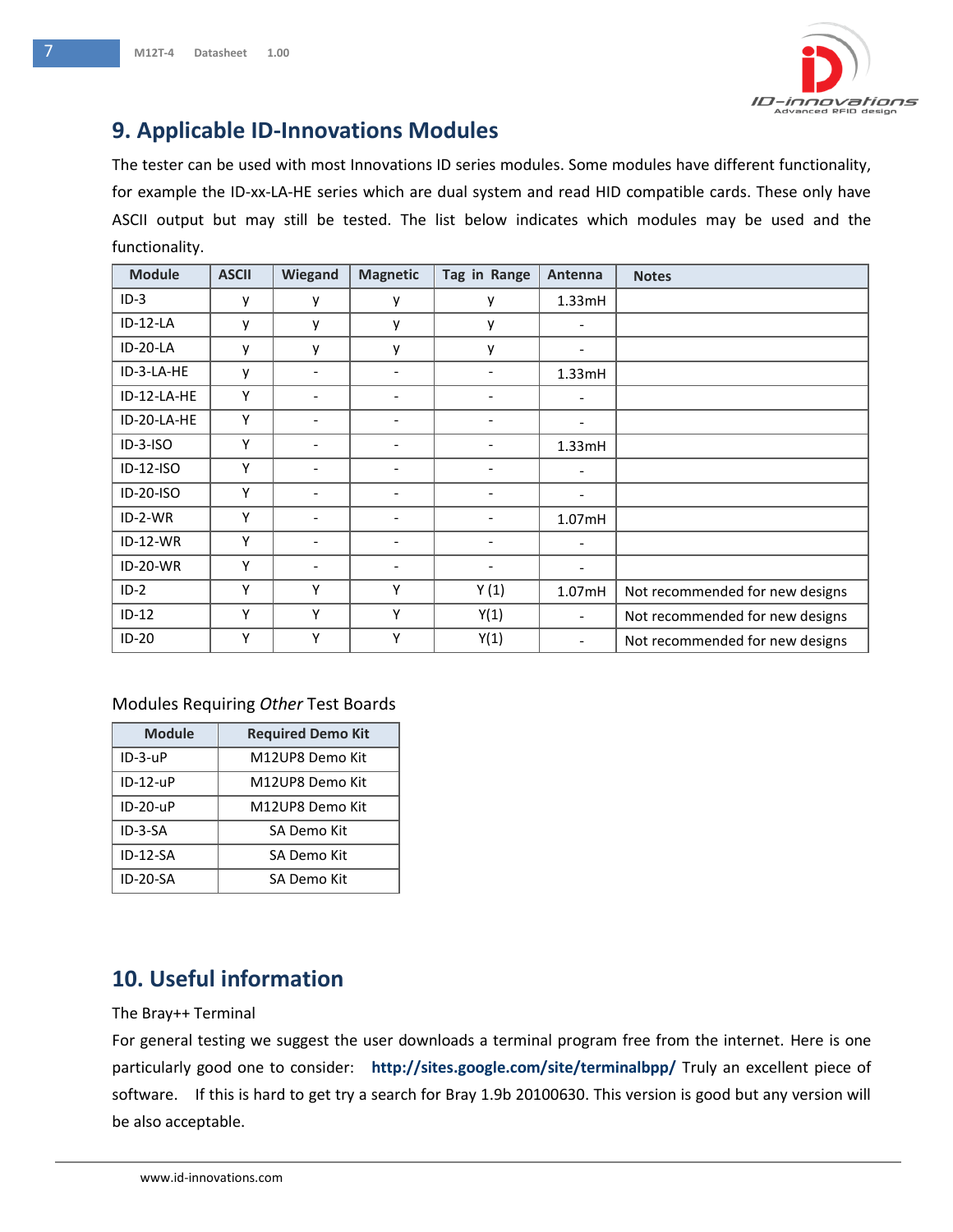

#### Technical Queries

If you have any technical queries please contact your local distributor, they have all the technical resources to help you and support you. Where no local distributor exists, our technical helpline may be contacted by writing to **[help@ID-Innovations.com](mailto:help@ID-Innovations.com)** 

Please state your geographic region, the module serial number and where you obtained it.

### Q & A

Questions and answers to technical problems are available on line at **ID-Innovations.Com**. Customer feedback is *always* appreciated.

## **11. Contact Information**

**Head Office—Australia** ID Innovations 21 Sedges Grove Canning Vale, W.A. 6155 Telephone: +61 8 94554615 Fax: +61 8 94553615

**Distributor—P.R. China** Shanghai Jishi Identification Co. Ltd. C/4F South building No 829 Yi Shan Road Shanghai 200233, P.R.China 上海宜山路829号南4楼C 邮编200233 Telephone: +86 21 64955114 Fax: +86 21 64950750

## **12. Important Safety Notice**

Never use this reader in applications of sustaining life, or any application where power failure or reader failure can cause bodily harm, damage, injury or loss.